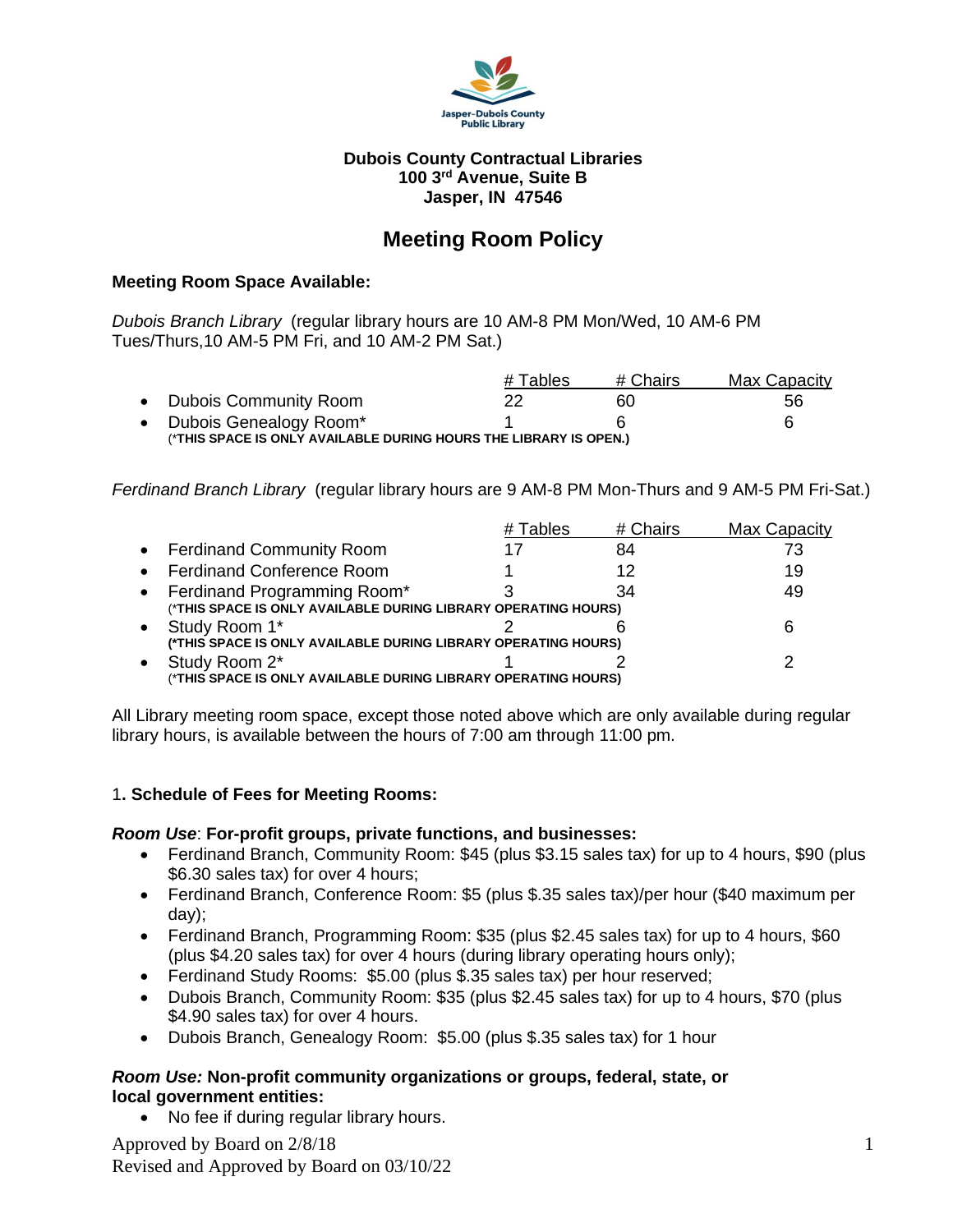## *Reservations:*

Reservations may be made no more than three (3) months in advance and not more than 20 times per calendar year. Reservations can only be made using the *Meeting Room Agreement.* Reservations will only be confirmed once a Meeting Room Agreement is signed and payment is made in full.

Rental fees are non-refundable unless the Library cancels the reservation or unless the cancelation is made at least 48 hours before the time scheduled for use.

## **All checks should be made payable to Dubois County Contractual Library.**

## 2. *Use of Premises.*

- User must be at least 18 years of age.
- User and all members of and invitees of User who use the Library's meeting rooms are guests of the Library and their use of the space should reflect that understanding.
- User has inspected the premises and facilities and hereby accepts the premises and facilities in their present condition and shall not alter or change the facilities without written approval of the Library.
- User will not put any holes into or use any substance that would leave residue and/or damage to doors, windows, walls, furniture or fixtures or equipment in and about the premises.
- User shall bring in and remove all equipment used in connection with the function or event for which the meeting room is leased in such a manner as not to interfere with the normal operation of the Library, and will remove all such equipment promptly.
- **Upon the termination of the use, the premises shall be returned in the same condition as received by the User**.
- The meeting room is available only during hours reserved and the User, including all members and invitees of User, must vacate the building by that pre-determined time.

## 3. *Right to Cancel; Termination of Agreement*.

The Library may at any time, up to and including the time of the scheduled use, cancel without penalty or obligation any reservation for the use of a meeting room if and/or on account of:

- the User has at any time violated Library policies respecting the use of its meeting rooms,
- the full amount of any fees due hereunder has not been paid
- any act of God
- any conditions beyond the reasonable control of the Library such as damage to all or any part of the Library premises,
- any malfunction or suspension of services or utilities,
- severe weather conditions, a catastrophic event, closing of the building for public use, or for any reason related to the usability or safety of the building.

In the event the Library cancels a reservation or use of Library premises under this paragraph, any prepaid fees will be refunded to the User.

## **To cancel a pre-paid reservation, call the branch library and ask to cancel a meeting room reservation.**

The Library Director or her designee has the power to terminate any meeting disruptive to Library operations.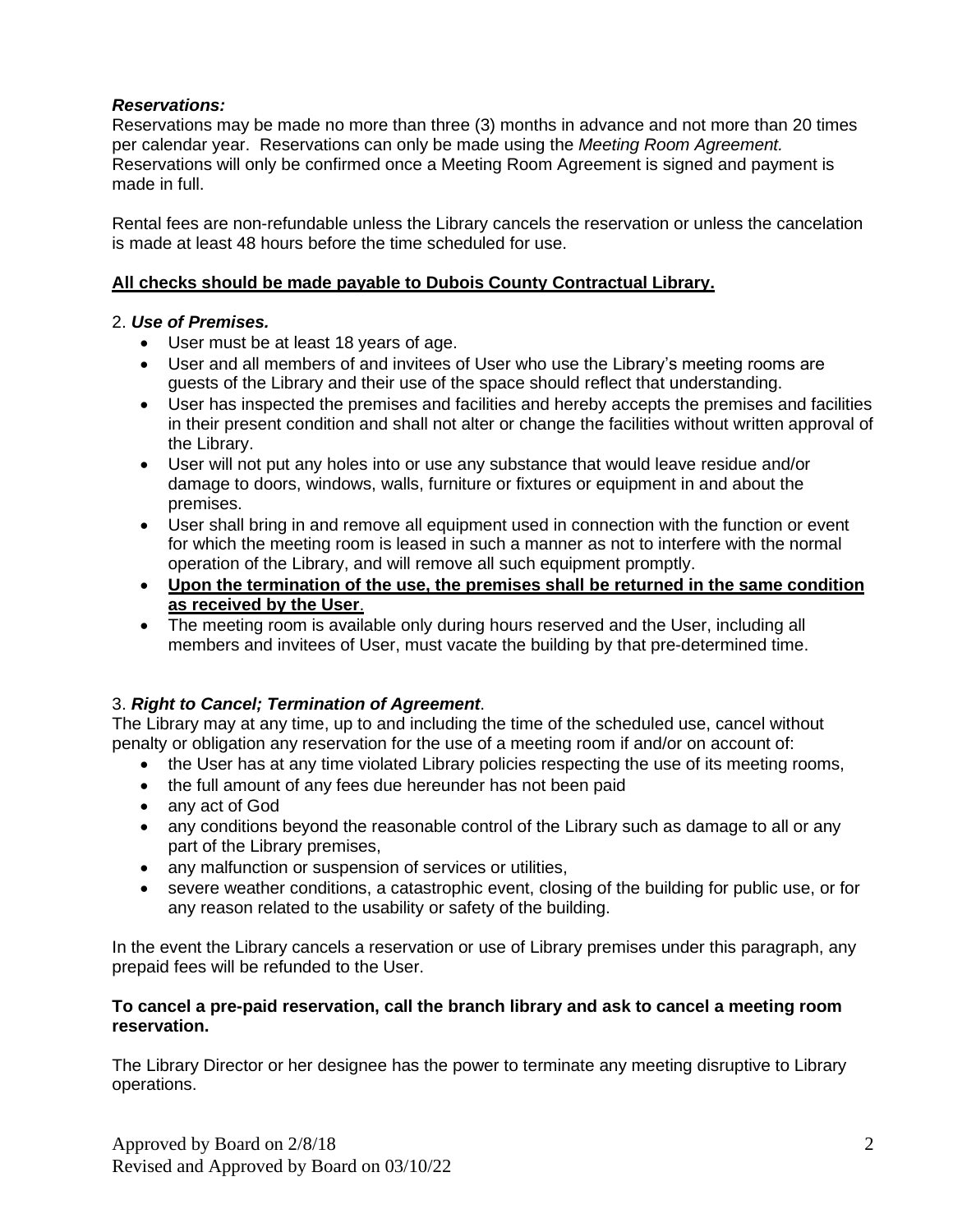4. *Indemnity and Damages.* All Users and persons attending User sponsored events using Library facilities take the premises "as is" and assume all risks of loss, damage, or injury, including death or property damage, resulting from the use by User of the Library facilities and services under this agreement. Library "facilities" and "premises" includes not only meeting rooms but the entire building, parking lot and grounds. The Library assumes no liability whatsoever for any property placed by the User or any person attending a User sponsored event in or about Library buildings or properties. User agrees that all persons on Library premises because of User's event (participants, members, invitees, etc.) are under the direct and complete control of the User. As such, the User is liable for all damages resulting from a participant's use of the Library's facilities and services**. User shall reimburse the Library for all damages to its facilities or equipment resulting from the use of the same.**

THE USER SHALL INDEMNIFY, HOLD HARMLESS AND DEFEND THE LIBRARY, ITS BOARD OF TRUSTEES, OFFICERS, AND EMPLOYEES FROM AND AGAINST ANY AND ALL LIABILITY OR FINANCIAL LOSS, COSTS OR EXPENSES (INCLUDING REASONABLE ATTORNEY'S FEES AND LEGAL COSTS) RESULTING FROM ANY SUIT, CLAIM, LOSS OR ACTION BROUGHT AGAINST THE LIBRARY, ITS BOARD OF TRUSTEES, OFFICERS, AND/OR EMPLOYEES WHICH ARISES OR RESULTS DIRECTLY OR INDIRECTLY FROM THE USE OF THE LIBRARY'S FACILITIES OR SERVICES UNDER THIS AGREEMENT BY THE USER OR ITS SPONSORS, SPECTATORS, PARTICIPANTS, MEMBERS, OFFICERS, DIRECTORS OR AGENTS.\

5. *Use of Meeting Room.* The use of any Library meeting room is subject to the terms and conditions of this "Meeting Room Policy." The use of any Library meeting room is also subject to all governmental laws, ordinances, regulations as well as the Library policy on the "Use of Library Meeting Rooms" and all Library rules. Library rules applicable to Library buildings and meeting rooms include but are not limited to the following:

- No alcohol, controlled substance or tobacco use is permitted on or about any Library property (except tobacco use is permitted outside of buildings and away from all entrances);
- No general admission fees may be charged or collected:
- No fireworks, explosives, and highly flammable candles;
- No open flames of any kind (candles, torches, steam tables, chafing dishes, warming trays with open flame);
- No gambling or solicitation in any form is permitted;
- The event or function for which a meeting room is leased shall be only open to bona fide members, employees or patrons of the User, and the User shall provide personnel at the entrance to monitor and approve admittance;
- Users who misrepresent an event or affiliation to avoid compliance with these policies or with the general policies of the Library may have reservation privileges suspended and may incur additional fees or charges.
- Groups showing copyrighted visual material in the Library are solely responsible for obtaining written public performance licensing rights. Borrowing, renting, or purchasing a movie does not carry with it the right to show the movie outside the home.
- **If a group decides to use a different room setup, the room must be returned to its original configuration upon departure**.

User will use best efforts to obtain compliance by all persons involved with or attending any meeting under this Agreement. Library reserves the right to enter any facility or meeting room on Library business at any time when deemed reasonably necessary by the Library.

6. *Affirmative Action Policy.* It is the policy of the Library to be in full compliance with all federal and state non-discrimination and equal opportunity laws, orders and regulations relating to race, sex, religion, disability, age, or national origin.

Approved by Board on 2/8/18 Revised and Approved by Board on 03/10/22 7. *Compliance with Americans with Disabilities Act.* The User agrees to comply with all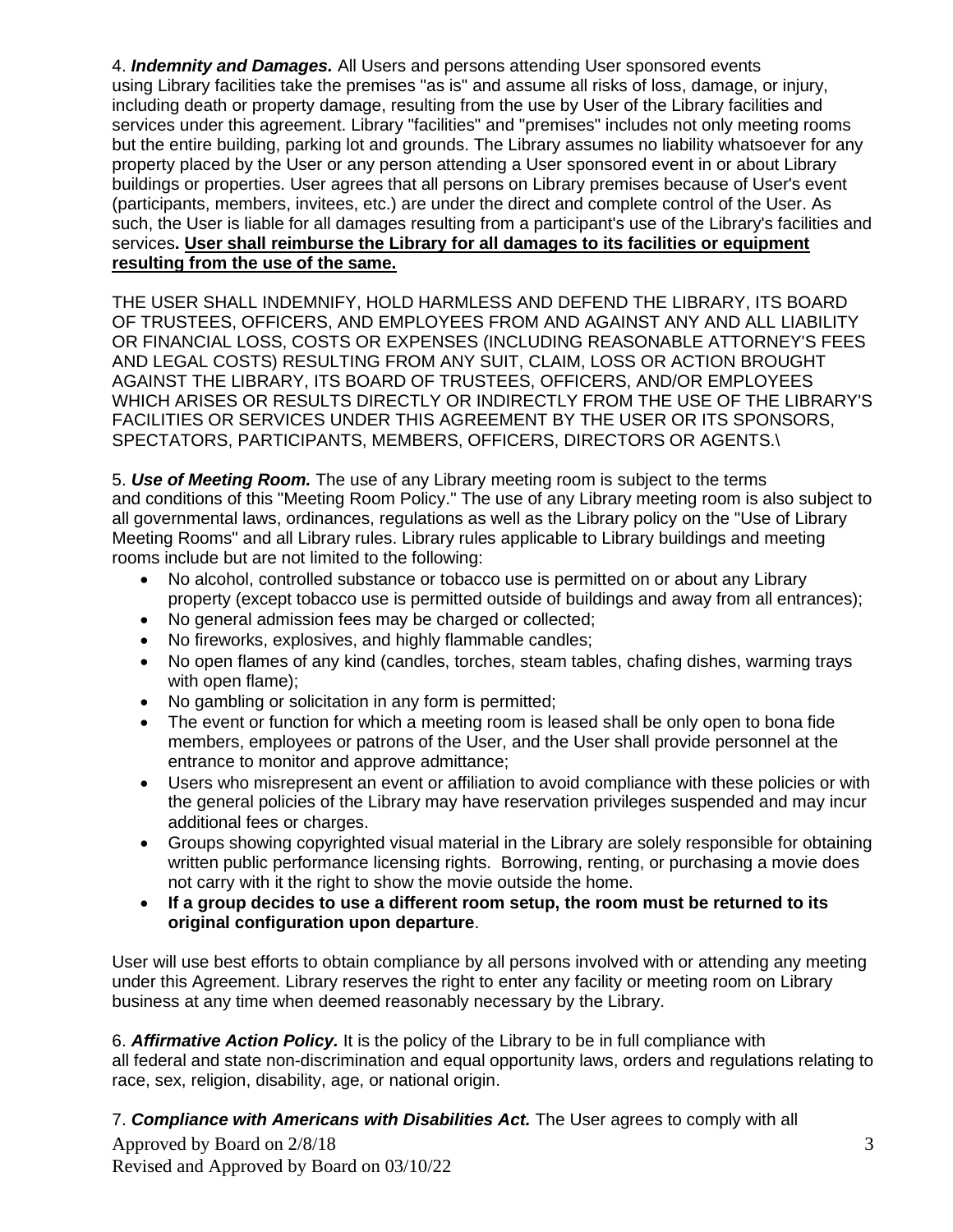applicable requirements of the ADA in assuring the availability of auxiliary aids and services required by any employees and attendees of any event. The User shall be solely responsible for the cost of any such auxiliary aids and services. The User agrees to indemnify, hold harmless, and defend the Library, its Board of Trustees, officers and employees from and against any claims resulting from the User's failure to comply with ADA standards for access to its programs and services.

8. *Financial Considerations*. If any required deposit or sum is not paid promptly when due or in the event the User shall violate any of the terms of the Meeting Room Policy, User shall be required to vacate the premises and the Library shall retain all sums received prior to such termination. Early termination of this agreement shall not relieve User of any liability for acts prior to User vacating the premises or as a consequence of User occupying or arranging for occupying the premises.

9. *Kitchen Use***.** Limited kitchen facilities are available at some of the meeting rooms. If so, these rules apply:

- The group must bring its own food and beverages, all dishes and cutlery. The group itself must also supply disposable items such as napkins and paper cups or plates.
- The refrigerator and microwave oven, if available, may be used to cool or heat food but not for extensive beforehand preparation.
- The group may use the sink to clean utensils, dishes and table service, but they must provide their own dishcloths, towels and detergent.
- The kitchen and meeting room must be left clean and in order. Trash and garbage must be removed from the premises.

10. *Miscellaneous.* User provides their own office equipment, services, and/or supplies. Fax, photocopying, and/or computers are available in regular patron areas of the Library and are available as such. User is responsible for handling registrations, screening attendees, loading, unloading, and/or carrying of group's materials.

11. *Children.* Children may use Library meeting rooms only if they are properly supervised by an adult. Children without adult supervision may be denied usage of a meeting room. The Meeting Room Agreement Form must be signed by an adult (someone age 18 or older) who undertakes the responsibility as "User" under the Agreement. Children, under the age of 8, of those attending the event should not be left unattended in the Library for the duration of the event. Library staff does NOT provide childcare or babysitting services and cannot be responsible for the safety of children left unattended.

12. *Assignment.* User may not assign or in any way transfer its rights under this agreement. Nothing in this agreement shall imply any sponsorship, partnership, joint venture, or other association between the Library and the User. The User shall have sole responsibility for the content and the conduct of its activities on Library property. The Library's name or logo shall not be used to suggest co-sponsorship or endorsement of any activity without prior written approval of the Library.

13. *Additions and Deletions to Agreement.* Extra charges may be assessed for services, whether requested by User or deemed reasonably necessary by the Library, outside the scope of the initial agreement. These charges must be approved by both parties prior to incurring the additional charges. Any modifications of this Agreement must be in writing signed and dated by both parties and if modifications are made on the face of this Agreement such modification must be initialed and dated by both parties.

14. **Lost or Stolen Materials.** The Library is not responsible for equipment, materials, etc. left in the meeting rooms (either on purpose or by mistake).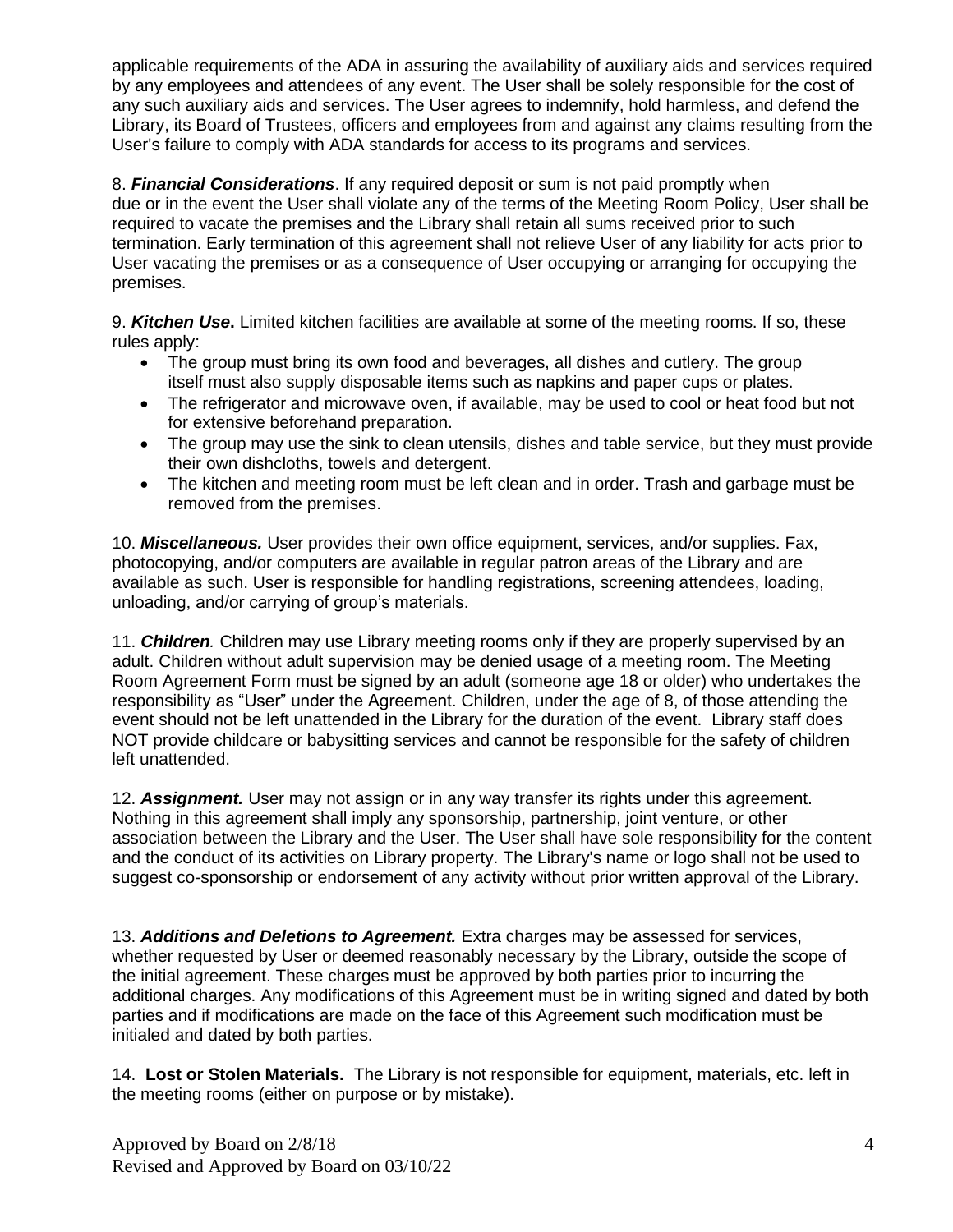

## **Dubois County Contractual Library Meeting Room Agreement**

| Name of Individual signing for Organization: ___________________________________                                                                                                                                                                                                                                                                        |  |                                                                                                                                                                                           |
|---------------------------------------------------------------------------------------------------------------------------------------------------------------------------------------------------------------------------------------------------------------------------------------------------------------------------------------------------------|--|-------------------------------------------------------------------------------------------------------------------------------------------------------------------------------------------|
|                                                                                                                                                                                                                                                                                                                                                         |  |                                                                                                                                                                                           |
| E-mail Address: William School School School School School School School School School School School School School School School School School School School School School School School School School School School School Sc                                                                                                                          |  |                                                                                                                                                                                           |
| Type of Meeting/Activity:<br>Not-For-Profit group<br>$\overline{\phantom{a}}$<br>For-Profit group/Private Event                                                                                                                                                                                                                                         |  |                                                                                                                                                                                           |
| Are you a current member of the Library Friends Group? _________(20% discount available)                                                                                                                                                                                                                                                                |  |                                                                                                                                                                                           |
| Expected number of attendees? _______                                                                                                                                                                                                                                                                                                                   |  |                                                                                                                                                                                           |
| Will you charge a fee to participants (if yes, explain)? ______________________                                                                                                                                                                                                                                                                         |  |                                                                                                                                                                                           |
| Space Requested:<br><b>Dubois Community Room</b><br>$\overline{\phantom{a}}$<br><b>Dubois Genealogy Room</b><br>$\overline{\phantom{a}}$<br><b>Ferdinand Community Room</b><br>$\frac{1}{1}$<br><b>Ferdinand Conference Room</b><br>$\overline{\phantom{a}}$<br><b>Ferdinand Programming Room</b><br>Ferdinand Study Room - large or small (circle one) |  |                                                                                                                                                                                           |
|                                                                                                                                                                                                                                                                                                                                                         |  |                                                                                                                                                                                           |
| Room Rental Fee (includes sales tax) if For-Profit/Private Event (circle one):<br>\$37.45 (4 hours or less) \$74.90 (over 4 hours)<br>\$ 5.35/hour<br>\$48.15 (4 hours or less) \$96.30 (over 4 hours)<br>\$5.35/hr (\$40 max per day)<br>$$37.45$ (4 hours or less) $$64.20$ (over 4 hours)<br>\$5.35/hr                                               |  | <b>Dubois Community Room</b><br>Dubois Genealogy Room<br><b>Ferdinand Community Room</b><br><b>Ferdinand Conference Room</b><br>Ferdinand Programming Room<br><b>Ferdinand Study Room</b> |

Audio/Visual Equipment needed? \_\_\_\_\_\_\_ **(**If yes, ask for list of available items at front desk) Please list items requested: \_\_\_\_\_\_\_\_\_\_\_\_\_\_\_\_\_\_\_\_\_\_\_\_\_\_\_\_\_\_\_\_\_\_\_\_\_\_\_\_\_\_\_\_\_\_\_\_\_\_\_